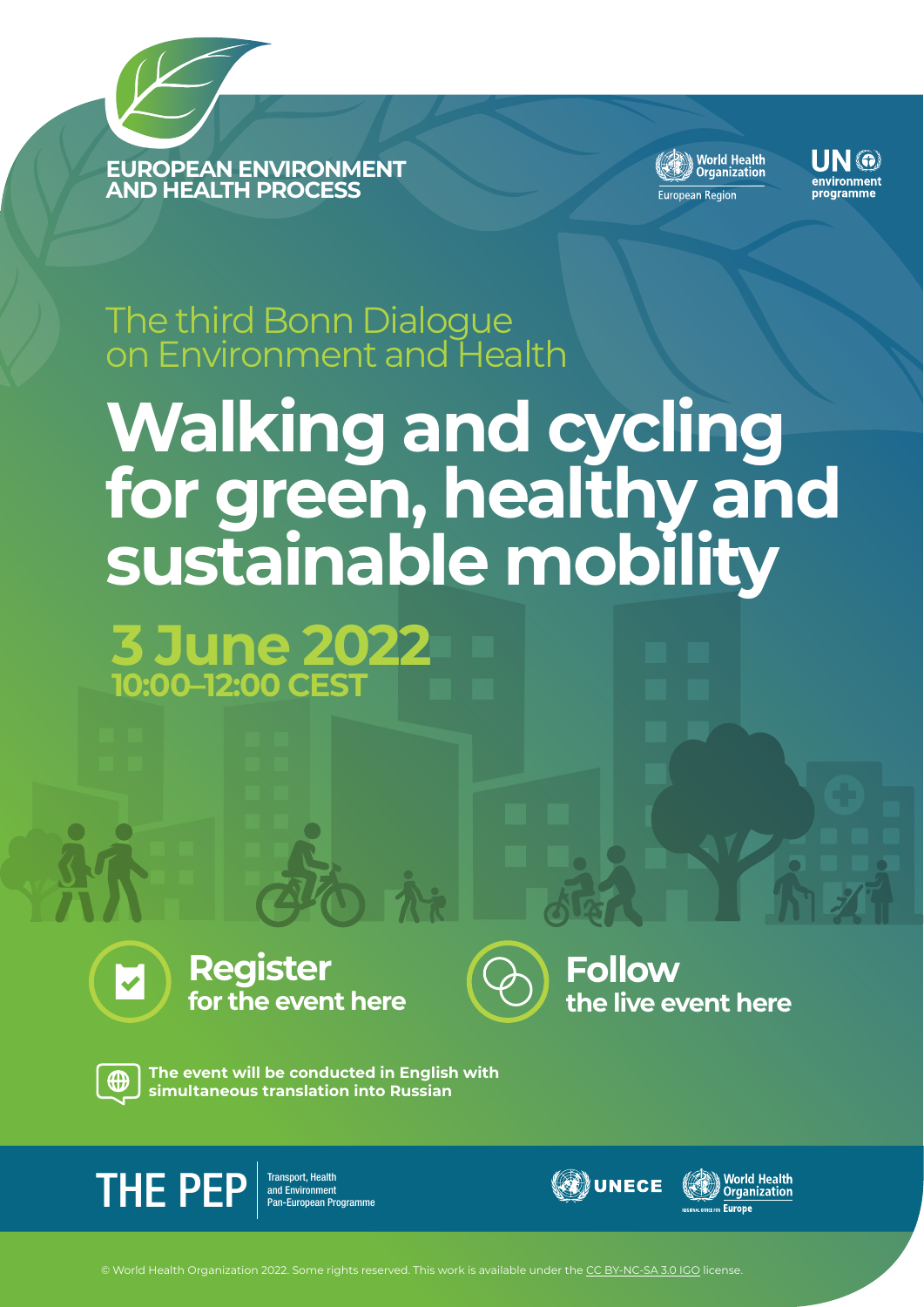# **Walking and cycling for green, healthy and sustainable mobility**

Active travel can provide society with significant transport, health and environmental benefits. However, in most countries, active travel modes such as walking and cycling have been neglected and pushed to the margins of official policy, planning and governmental funding for too long. This scenario is about to change.

This decade promises to be pivotal for active urban mobility. Around the world, urbanists are rethinking urban spaces and functions, creating "cities of proximity", where residential, commercial and leisure spaces are combined, and travel distances become walkable and bikeable.

The COVID-19 pandemic has been a powerful catalyst of change by allowing millions of people around the globe to experience different transport options, often characterized by less traffic, noise and pollution.

The climate change crisis and air pollution urge more decisive actions to promote safe active mobility to reduce air pollutants and greenhouse gas emissions.

Promoting active mobility is one of the core priorities for the Transport, Health and Environment Pan-European Programme [\(THE PEP](https://thepep.unece.org/)). THE PEP is the first and only international programme designed to integrate environmental and health aspects into transport, mobility and urban planning policies in the European Region. It is working to support countries in finding the best balance between the needs for transport and mobility, the health and well-being of people, and the quality of the environment.

The third **Bonn Dialogue** on Environment and Health, organized in partnership with THE PEP, will focus on the role of walking and cycling for **green, healthy and sustainable mobility** and will mark World Bicycle Day.

The main objectives of this Dialogue are:

- to take stock of the latest evidence from urban and transport planning practice and argue for an evidence-based approach to promoting walking and cycling;
- to exchange views on policy opportunities, emerging approaches and good practices to design and implement policies and measures that promote walking and cycling;
- to highlight tools in support of policy-making for walking and cycling.

A new publication, *Walking and cycling: latest evidence to support policy-making and practice,* will be launched at the event.

This event is open to: Environment and Health Task Force members; THE PEP Focal Points; anyone working on transport, health, environment and urban planning issues in national, regional and local governments; as well as researchers; educators; students; policy advocates; managers; civil society representatives and the general public.

Read and learn more about the WHO European Environment and Health Process **[here](https://www.euro.who.int/en/health-topics/environment-and-health/pages/european-environment-and-health-process-ehp)**

Transport, Health and Environment Pan-European Programme **[here](https://thepep.unece.org/)**